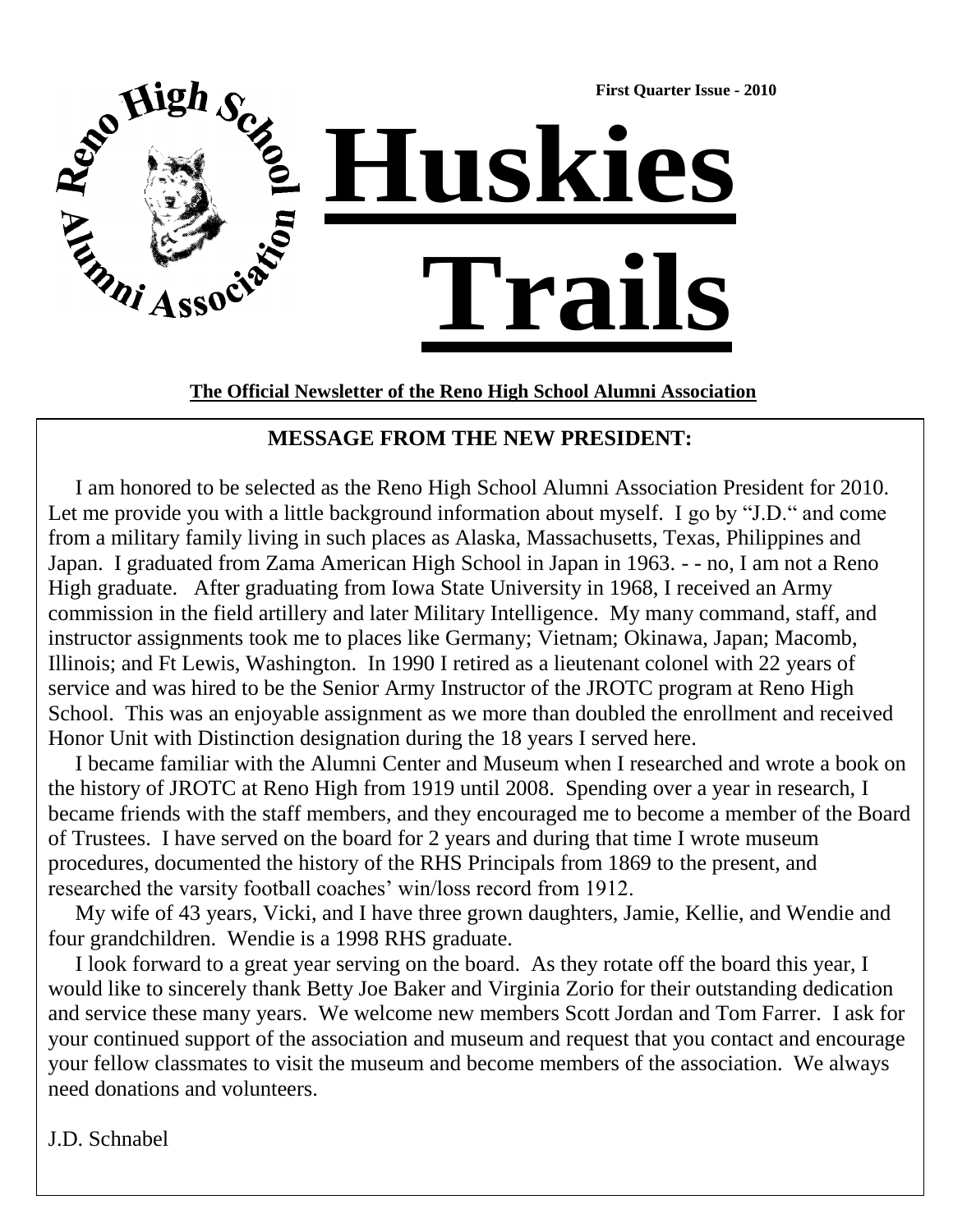# <u>RENO MICH CLASS OF 1960 ~ 50<sup>TH</sup> REUNION</u>

### Classmates;

If you have seen the webmaster's comments lately, I completely agree! This reunion is taking off!! Your planners had our luncheon meeting at Austin's Restaurant and again we invite you all to attend on the second Friday of the month.

We are close to finalizing our plans and costs, but there are still tons of detail to sort through. The following is the proposed schedule with estimated costs. I would like to know if this is enough "bang for your buck" ? We have decided that you can pick or choose, that is, you can attend one, two or all the events and include the year book or buy it separately. ( If you have seen the Class of '59s book that Pete and Ginger did, you won't pass up our book. It was really a professionally done piece of memorabilia)

Because you can pick and choose, we are suggesting a \$ 5.00 registration fee to cover the costs of stamps, decorations and other supplies.

OK, here are the proposed events with a short description:

### **Sept. 10th. Friday evening. 6pm till ??**

Catered fancy hors d'oeuvres served and at stations for your evenings delight! Completely free and open bar serving wine, beers and a wide range of cocktails. Titillating and tantalizing conversation with your witty and delightful classmates. Estimated cost \$ 30.00 per person.

### **Sept. 11th. Saturday 12-3pm**

Casual get together at Liz Richard's Ranch for soft drinks, wine, beer and snacks. Beautiful views with your buddies to share " in the day".

Estimated cost \$ 10.00 per person.

### **Saturday Night!! 6-10 pm**

Come and enjoy a steak dinner at the California Building served by chef Denny A. and his familiar staff! Enjoy wine, beer or soft drinks and a local DJ who will spin all the platters we so dearly loved!! Dance your socks off or just enjoy the music with your "sweetie" or friends. Estimated cost \$ 35.00 per person.

### **Sept. 12th. Sunday Morning 6am till??**

Are you still kicking? Boy do we have a deal for you!! Watch the Spectacular Reno Balloon Races from a van-tage point that local celebrities and notables have enjoyed in the past. Yes, it is at our own Pete and Ginger Salcedo's house!! A breakfast strata, Danish and beverages provided!! Estimated cost \$15.00 per person.

Bound yearbook with colored pictures and bios. Cost \$ 40.00

We think this is a great package for our Fiftieth. One you won't want to miss! Come on folks, this is the "Big One"! The only cost here written in stone is for the bound yearbook. Well, that's our proposal!! Let us hear from you on what you think! We are open to all suggestions and they will be discussed.

Please try to attend our meetings!

Dave Minedew ~ www.rhsclassof60.com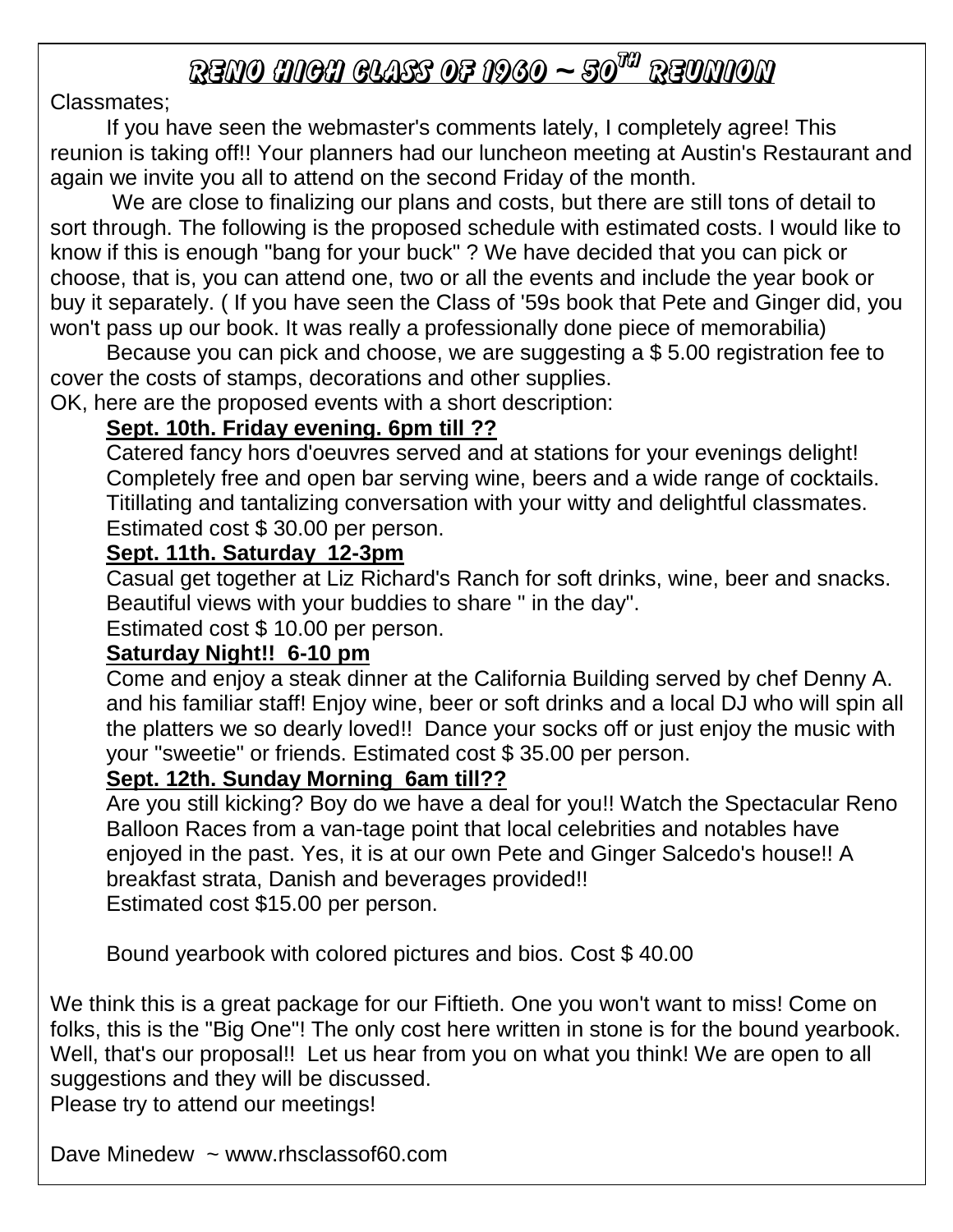### **ANNOUNCEMENTS**

1. Long time Reno High teacher, Jack Neal, has died. Jack taught music, social studies/government and conducted the school band from 1965 until 2000. He also taught at Manogue High School for 6 years and wrote music and theater reviews for the Reno Gazette Journal. He was 77.

2. Tony Fiannaca, class of 51, just celebrated 50 years as president and founder of Sparks Florist.

### **YEARBOOKS NEEDED**

We would appreciate any donation of RHS yearbooks from the following years: 1900- 1911, 1928, 1938, 1943, 1946, 1950, 1951, 1959, 1965, 1971, 1973 - 1975, 1985, 1988, 2008, and 2009. RHS yearbooks were not published in 1942, 1944, and 1945 because of WWII.

### **RHS HALL OF FAME**

In conjunction with the school administration, we are forming a committee to establish a Hall of Fame for Athletes and Coaches. There are currently 35 names on a banner in the gym, but none have been added since 2001. If you are interested in serving on the committee, contact us. We will be accepting nominations with justification in a few months.

#### **REUNIONS AND CLASS REPRESENTATIVES**

If you are wondering if your class will be having a reunion sometime in the future, please contact your class representative. You can find them by going on our website [www.renohighalum.com,](http://www.renohighalum.com/) click on Reunion Information, then Reunion Contacts, and finally the year. There are no class representatives for the following years: 1971, 1981, 1883, 1990, 1993, 1994, and 2002- 2009. If you are interested in being a class representative, please contact us.

FREE YEARS (1995) (1996) (1996) (1996) (1996) (1996) (1996) (1996) (1996) (1996) (1996) (1996) (1996) (1996) (

*This & That*

## **RHS TRIVIA**

1. The first mention of a RE-WA-NE yearbook was in 1918. Prior yearbooks were called Microcosm, Mirage, Comet, and Recuerdos.

2. RHS was the featured school in the national magazine, "Teen Time" in July 1962.

3. A question on Jeopardy was, "In 1985 Dirk Borgognone of Reno High School set a record that still stands at 68 yards." Answer: "What is a field goal."

4. The 1918 high school football season in Nevada was canceled because of a flu epidemic.

5. Reno School principals in the 1870's were paid \$115 per month.

6. The varsity football coach that served the longest was Herb Foster (1923-1948) - 25 years.

7. The longest serving principal at RHS was Orvis Ring. He was principal for 11 years (1871-1882) then became the principal of Winnemucca schools. In 1885 he returned to serve another 5 years at RHS or a total of 16 years. E. Otis Vaughn and David Finch were principals for 14 years.

8. Reno High School was the only public high school until Wooster opened its doors in 1962. 9. At the entrance of RHS on the right side wall is a list of 46 students who lost their lives if WWII.

10. In the 1961-62 school year, the ROTC department had 485 cadets which made it one of the largest programs in the U.S. at that time. 11. The Reno Gazette Journal reported that Nevada's first female dentist was Helen Rulison Shipley (1870-1955). She was a 1888 graduate of RHS.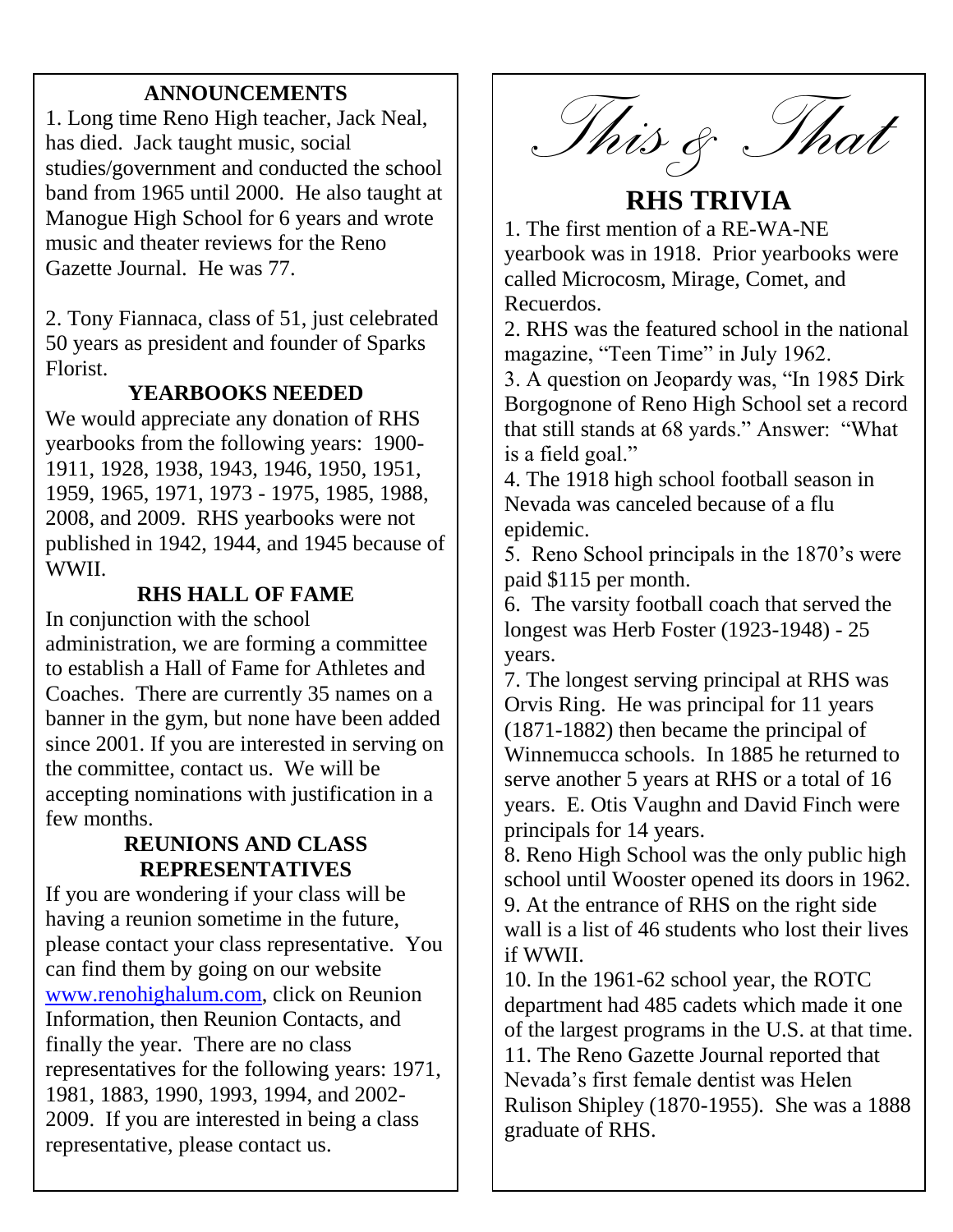## **FREE YEARBOOKS**

We have many extra yearbooks in certain years and will give a free yearbook with a new membership application. The yearbooks are from 1995 - 1998; 2000-2003; and 2007. This offer is good while supplies last.

### **A Little Humor** SUPER BOWL

A man had 50 yard line tickets for the Super Bowl. As he sits down, a man comes down and asks if anyone is sitting in the seat next to him.

"No," he says, "The seat is empty."

"This is incredible," said the man. "Who in their right mind would have a seat like this for the Super bowl, the biggest sporting event in the world and not use it?"

He says, "Well, actually, the seat belongs to me. I was supposed to come with my wife, but she passed away. This is the first Super Bowl we haven't been to together since we got married in 1967."

"Oh, I'm sorry to hear that. That's terrible. But couldn't you find someone else - a friend or relative, or even a neighbor to take the seat?"

The man shakes his head. "No, they're all at the funeral"

### **HOW OLD IS GRANDPA???**

A grandson asked his grandfather how old he was. The grandfather relied, "Well, let me think for a minute, I was born before: Television, penicillin, frozen foods, contact lenses, credit cards, ball-point pens, computers, walkman, VCRs, air conditioners, dishwashers, clothes dryers, FM radios, yogurt, Xerox, panty hose, instant coffee, electric typewriters (what's that?), McDonald's, and man hadn't yet walked on the moon." "Let's see, that would make me…….59 years old!"

### MEMBERSHIMP

**SOME BELIEVE THAT IF THEY GRADUATED FROM RENO HIGH SCHOOL, THEY ARE AUTOMATICALLY MEMBERS OF THE ALUMNI ASSOCIATION…. NOT TRUE! THEY MUST JOIN THE ASSOCIATION AND PAY YEARLY DUES.**

### 2010 RHE ALUMAN AESOCIATION

### TRUSTEE BOARD OFFIGERS?

*President - J.D. Schnabel (Retired Teacher) Vice President of Operations - Daryl Pelizzari (1952) Vice President of Membership - Nettie Wong (1956) Secretary - Maurine Tuckett (1952) Treasurer - Gloria Garaventa (1951)*

#### *TRUSTEES:*

*Neal Cobb (1958) Scott Jordan (1986) Tom Farrer (1956) Jerry Fenwick (1953) Betty Munley (1951) Larry Pizorno (1956)*

We want to welcome a new board member - Tom Farrer from the class of 1956. He lives in Carson City and has already contributed greatly to the board meetings. If you are interested in serving on the Board, please contact us.

#### GURRENT RIIS ADIMINISTRATORS

Robert Sullivan - Principal Linda Feroah - Assistant Principal Brian Rothe - Assistant Principal Kris Hackbusch - Assistant Principal Mike Edwards - Dean of Students.

Kris Hachbusch is new this year having spent 10 years at Reed High School where he taught English, and was Dean of Students and Assistant Principal. He replaced Tasha Fuson who is now the Principal of Spanish Springs High School.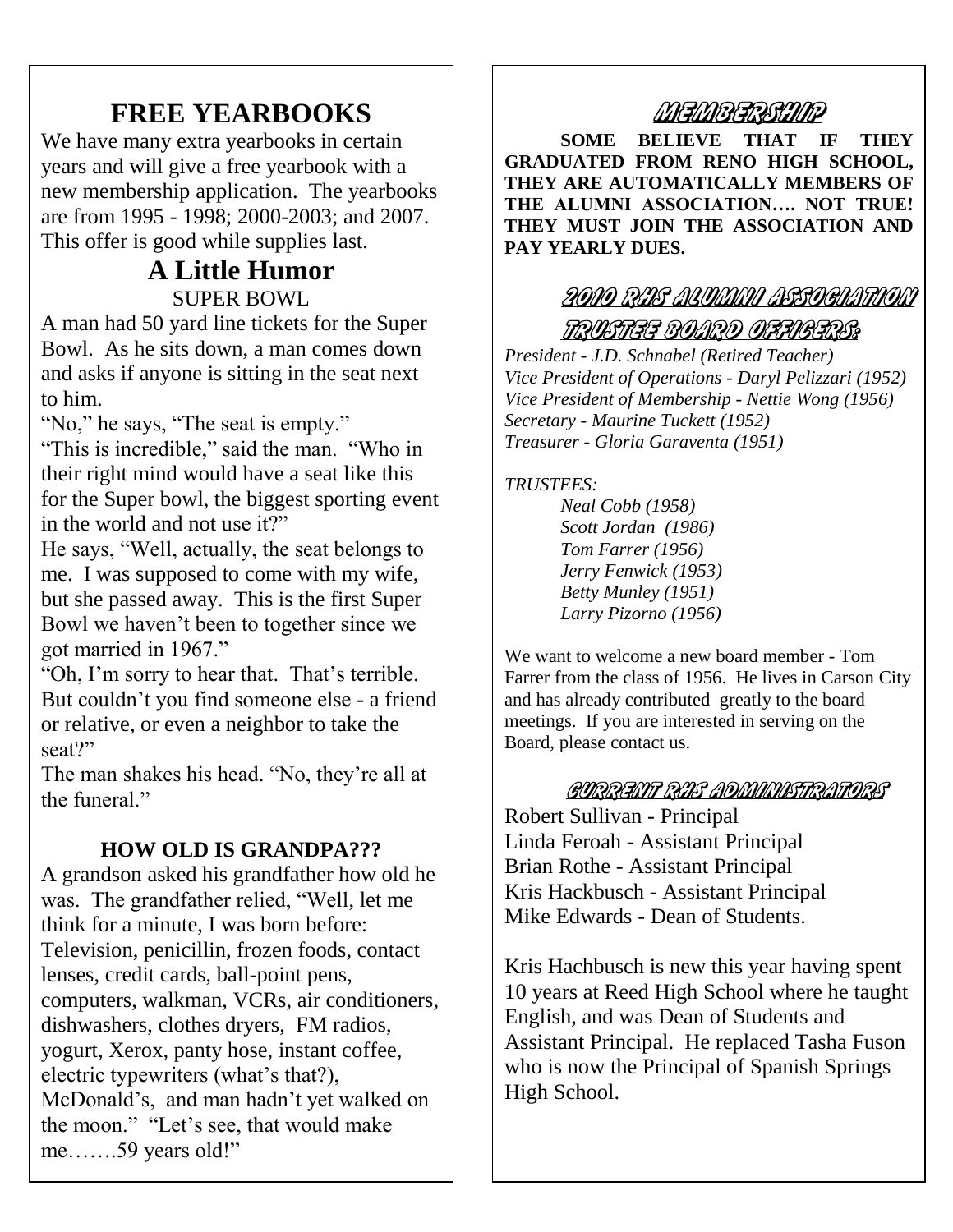# Our Founder Bud L. Beasley



# The Presidents of RHSAA







 **Len Crocker ~ Class of 1943 Joe Granata ~ Class of 1955 Daryl Pelizzari ~ Class of 1952**





 **Betty Jo Baker ~ Class of 1951 J.D. Schnabel ~ Retired Teacher**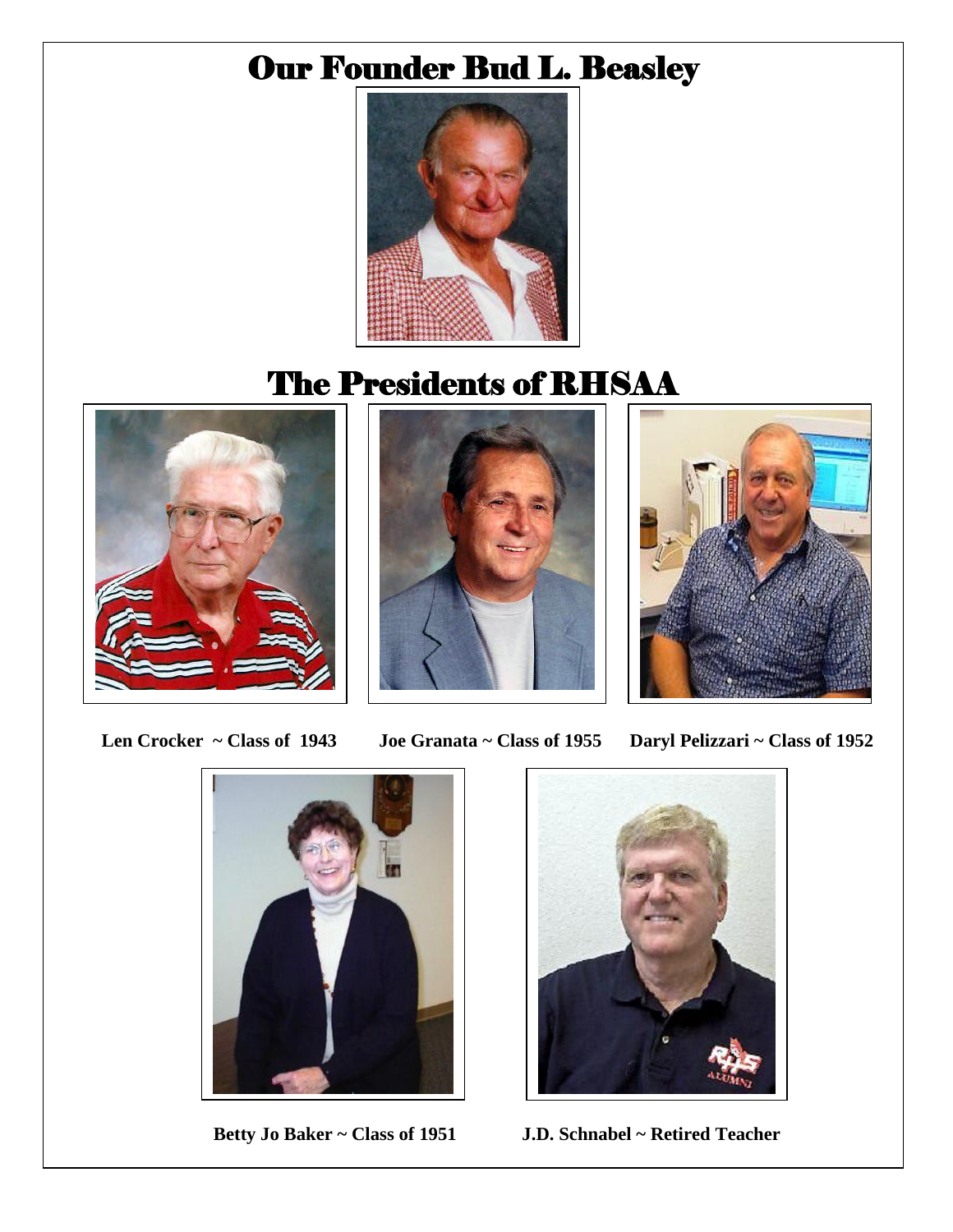### My mind was in the gutter (ball)…

**I walked into the Nevada Historical Society a while back in my vermillion shirt with the black short sleeves, Sascha the Hamm"s Beer bear embroidered on one pocket, "Walker & Melarkey"s Flying A" across the back and the shirt-tail hanging out. NHS head librarian Mike Maher looked up.**

**"Writing about bowling next Sunday are we, Karl?" he asked, laconically. I replied in the affirmative and descended into the abyss of the microfilm grotto.**

**For the king of old bowling alleys, we"ll focus on the YMCA, then located in downtown Reno on East First Street between Virginia and Center. The earliest reference I could find about bowling in Reno was in a March 1909 Nevada State Journal, and not in the sports section but the society page – bowling was fast becoming an acceptable diversion for young ladies, nationally and here in our valley. "Clubs", which I surmise we now call "leagues", were forming in town. And Thursday evenings were now reserved for ladies at the Y, which was open for bowling every night every night but Sunday. (The Y blew up in 1952.)**

**Print references are scarce for quite a number of years following 1909; the Downtown Bowl at 130 North Center Street pops up in a few sports pages" references to tournaments. But, in the April 19, 1937 Reno Evening Gazette, pay dirt: We read of the phenomenal new "Reno Recreation Palace" ballyhooed on South Virginia at Ryland. I was unfamiliar with that stately pleasure dome, and opened a Sanborn map expecting to see eight or 10 city blocks devoted to civic revelry. But I found only a bowling alley we knew as the Reno Bowl, which adjoined a theater we knew as the Tower Theater. A movie theater in the same building as a bowling alley is a specious use of space, soundwise – many of us recall a dashing and tuxedoed Errol Flynn sweeping a gowned Maureen O"Hara off her Guccis on the Lido deck of a luxury liner; violins soaring, the full moon on high dancing on the liner"s wake as the palm-lined island faded into the background on the Tower"s silver screen. Contemporaneously as Errol planted a major lip-lock on Maureen, a bowling ball on the other side of the paper-thin wall crashed into the pins to complete a turkey as the inebriated keglers in the Reno Bowl bellowed and whooped and high-fived each other. Romance may not be dead, but at the Tower Theater it was frequently in ICU. That alley had human pinsetters; it should be noted that one bowler actually rolled a 301 (the pinsetter had a wooden leg).**

**On downtown Sparks" B Street/Lincoln Highway/ Highway 40 (and now Victorian Avenue) from Home Furniture"s new Sparks store – now Terrible"s Rail City Casino – and next door to the Elbow Room, where that wasn"t sawdust on the floor but last night"s furniture, came a new, post-war bowling alley. The Sparks Bowlarium opened on Jan. 18, 1949 with eight, count "em, eight lanes; in 1958 the building would be enlarged and the lanes doubled to 16. It then had a real twist: automatic electric pinsetters – the**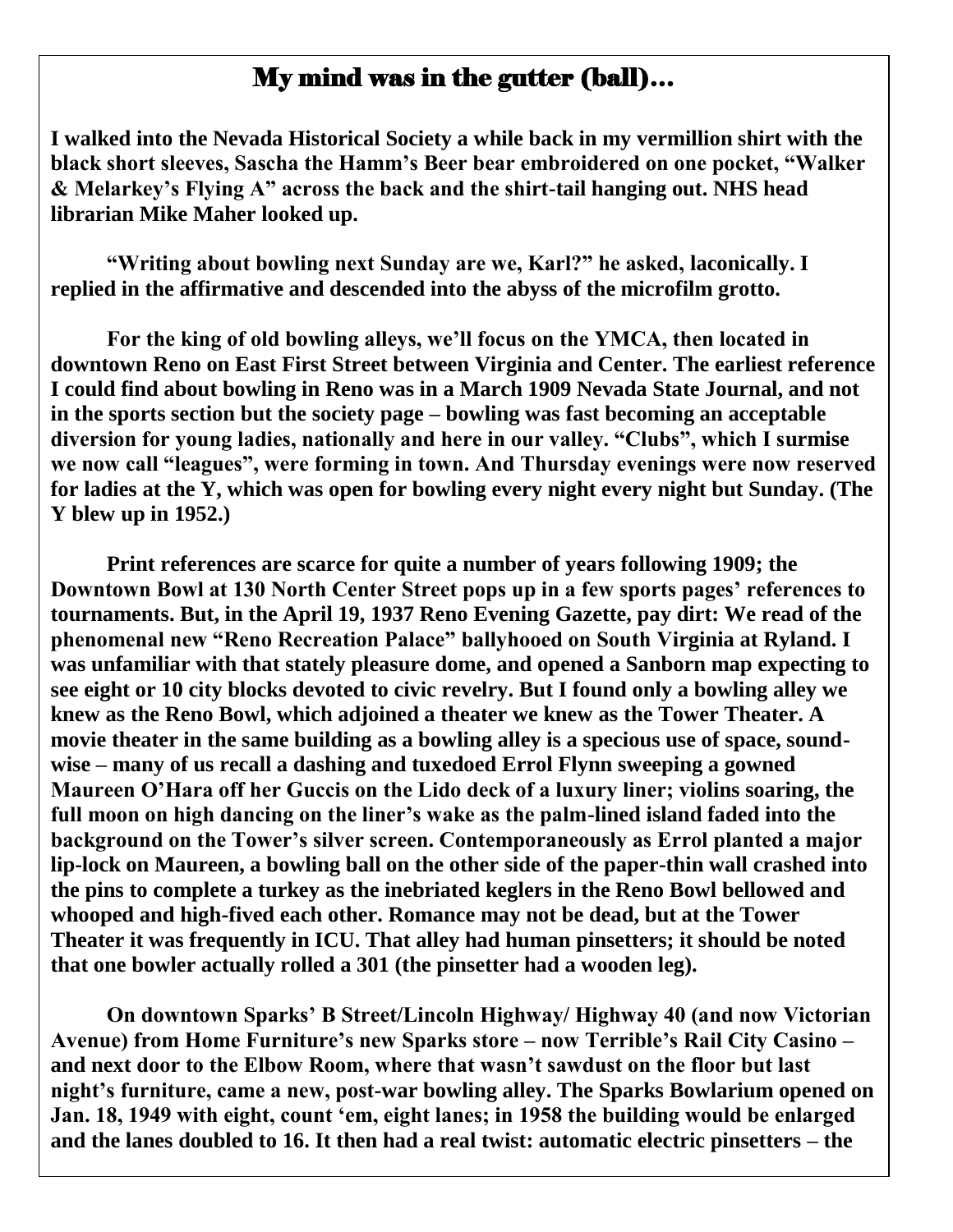**kid resetting pins in the "pit," working two or three lanes and ducking inbound bowling balls for all his life – would soon be but a memory. (It should be mentioned somewhere that the alleys then, as today, had cocktail lounges, food service, and at most, child care and dancing.)**

**A long way out on South Virginia, almost to the end of Reno at Moana Lane (before Moana even existed east of South Virginia) Reno got its first post-war bowling alley. The Town & Country (now High Sierra Lanes) was opened in April of 1958. I"m stumped as to its original lane count; it is clear in both the Gazette and the Journal that at least some of that alley"s original lanes were taken from the Downtown Bowl, which closed that year. (I mentioned in a column a while back that that building downtown was taken over by Harrah"s for office space.)**

**Back to Sparks now, just off Eighth Street – now Pyramid Way – to the newish Greenbrae Center – another new alley opens in August of 1960. The Greenbrae Lanes featured 24 lanes. And my Sparks readers are probably wondering if I could possibly deign to mention "Greenbrae Lanes" without also scribing "Driftwood Lounge" in the same sentence. That would be a travesty I won"t commit – the walls of the adjacent and fabled Driftwood could probably tell more tales than all the cocktail lounges in Reno or Sparks put together. The alley closed, but the lounge is still open for business, and we"ll give the Archueleta family a plug here and our thanks for the decades that they operated it.** 

**Keystone Avenue was finally cut through northward from the railroad tracks and the Starlight Bowl opened on West Sixth Street near Keystone on Dec. 10, 1961. It"s been a winner ever since; when it opened with 44 lanes it was the biggest alley in Nevada. Sterling Village Lanes, toward the north end of Valley Road near old Bishop Manogue High School, opened on July 10, 1964; it closed in the 1980s and now houses a small market. The big Kahuna of local public alleys is now within the Grand Sierra Resort; before it opened in 1978 as the MGM Grand its 50 lanes were shipped to Reno and installed temporarily at the Coliseum (OK, the Convention Center) for a summer-long national tournament, then were relocated to the brand-new MGM following that tournament.**

**Another big bowling alley opened in Reno in 1994 downtown on the old Northside school site but it"s basically a private building built with public funds so I won"t write about it. But, I will end with the note that the family that prays together, stays together; the family that bowls together, splits. Have a good week; avoid life"s 7 - 10 split, and God bless America!**

*Contact Karl Breckenridge at [karlbreckenridge@msn.com](mailto:karlbreckenridge@msn.com)*